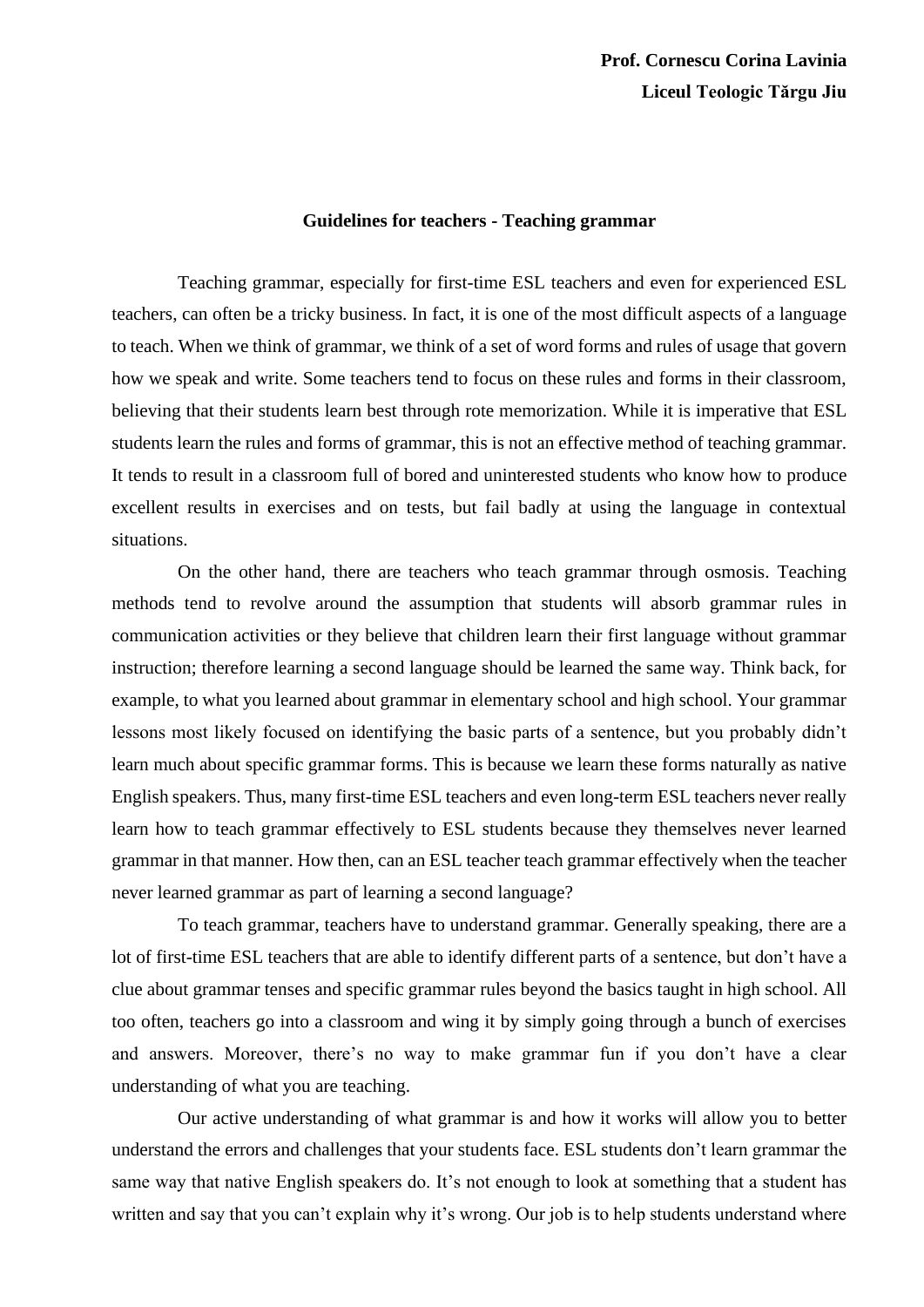they've made mistakes, when to use specific grammar forms, and the difference between written grammar and spoken grammar.

Overt grammar instruction helps students acquire the target language more efficiently, but we should also incorporate as many communicative activities into our lesson plan as possible to strengthen what we are teaching. Remember: most people learn from learning, observation, and practice. Break our class time down into manageable sections, and make sure that we are introducing and explaining the grammar lesson, demonstrate how it is used in contextual situations, put it to practical use in the classroom, and play an engaging game that reinforces the lesson.

Try the following ideas in this order during the next grammar lesson and see what happens. The following should take no more than 15 minutes to accomplish in class. It cannot be stressed the importance of planning the grammar lesson and the examples we will use to reinforce lessons in advance. Winging it in class can often lead to examples with exceptions, and don't want to introduce an example and then realize that there is an exception to the rule.

Write the target grammar rule on the whiteboard. Introduce target grammar rule/tense and explain when to use the grammar point and why. Go over the rule again.

Present the grammar point in written and oral examples to bring the lesson into context and to address the needs of students with different learning styles.

Providing examples is an important part of grammar instruction. Plan the examples around two basic principles:

a) Examples must be accurate and appropriate. They must present the language appropriately and be culturally appropriate for the setting in which they are used.

b) Use the examples as teaching tools. Focus examples on a particular theme or topic so that students have more contact with specific information and vocabulary. Once we've run through your examples, ask students if they can come up with some simple ideas or sentences that match the rule we are teaching.

Conclude this portion of the lesson by teaching any exceptions to the rule. Don't focus on making sure that your students have mastered every aspect of each grammar point that we teach. Instead, focus on the points that are relevant to immediate communication tasks. Don't focus too much on error correction.

Grammar involves a lot of rules and forms, but there are ways to make teaching grammar fun. Our goal in class is to enable our students to carry out the grammar point that we are teaching for communicative purposes

Of course, what is practiced and the way it is practiced will depend on the nature of the learning challenge. Some structures may need little, if any, pedagogical focus. With others, when the learning challenge is how to *form* the construction, it is important that learners get to practice the target item over and over again meaningfully, for example by using it in a task-essential way. When the challenge is *meaning*, students need practice in associating form and meaning, such as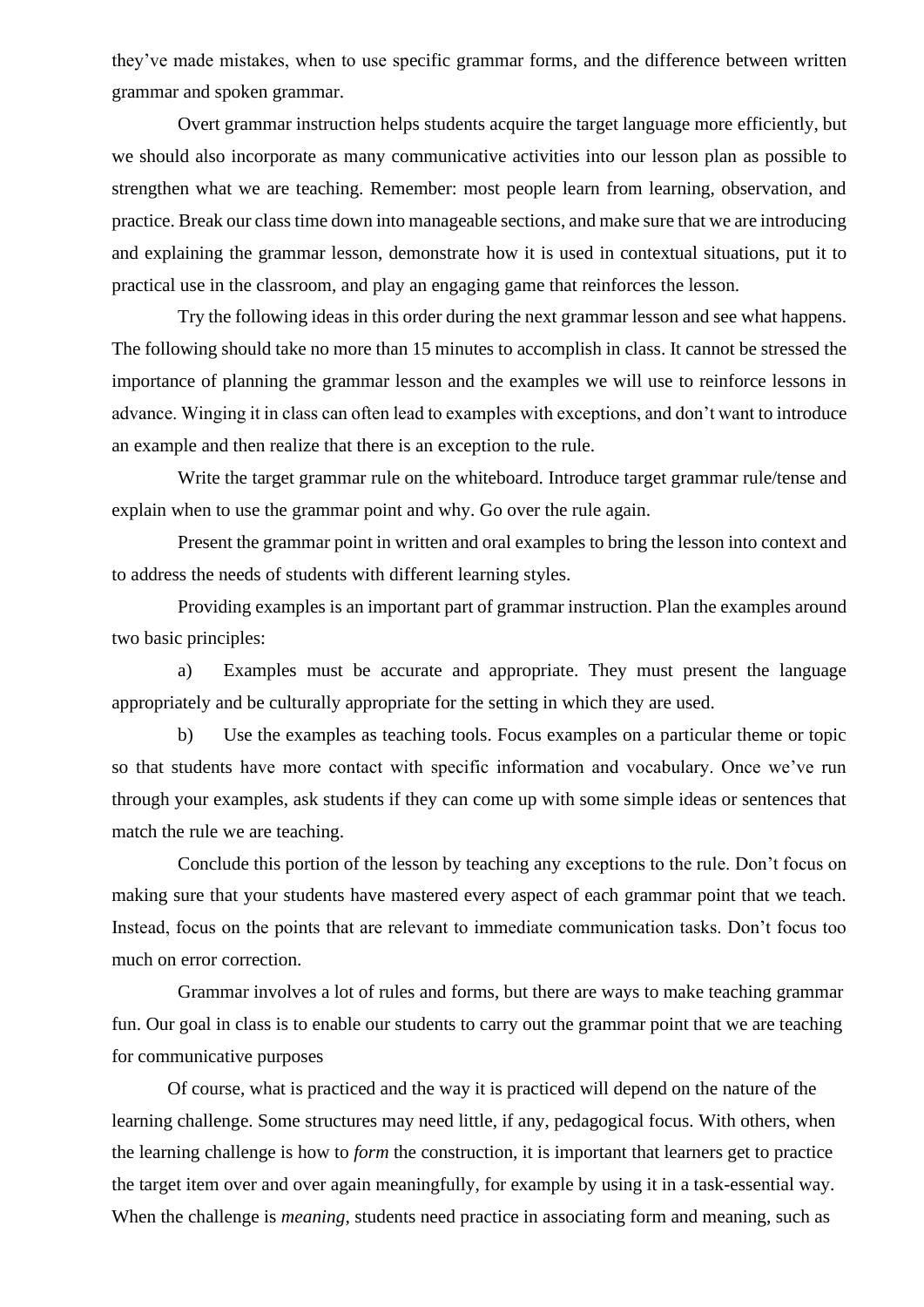associating various spatial and temporal meanings with prepositions. Finally, when the challenge is *use*, students need to be given situations where they are forced to decide between the use of two or more different forms with roughly the same meaning, but which are not equally appropriate in a given context. Use would be a challenge for learners, for example, in choosing between the active and passive voices or between English present perfect and past tenses.

Capacity involves learners using lexico-grammatical resources for the creation of meaning. Doing so enables language learners to move beyond the memorized formulas and static rules they employ, especially at the beginning of instruction. This is what accounts for the fact that language changes all the time; it does so due to the cumulative innovations that language users make at the local level as they adapt their language resources to new communicative contexts .

In order to develop capacity, learners need to abstract from frequently occurring exemplars. Higher-level constructs, such as schemata, prototypes, and complex constructions, emerge from the interaction of lower-level forms. As learners master the system at an optimal level of abstraction, they are no longer learning only to conform to grammatical uniformity. They are acquiring a way to create and understand meaning.

Grammar instruction can also help students generalize their knowledge to new structures. Another contribution of grammar teaching may be to fill in the gaps in the input, since classroom language will not necessarily represent all grammatical structures that students need to acquire.

A great deal of the controversy in the teaching of grammar can be ascribed to the general issue of whether an explicit or implicit approach to teaching structure is best. Explicit instruction is where students are instructed in the rules or patterns (deductive) or guided to induce them, themselves (inductive). An implicit approach makes no reference to rules or patterns.

To the extent that teachers can reduce the arbitrariness in grammatical rules (teaching meaning-based reasons rather than solely form- based rules), students' learning burden is eased. For instance, if students understand the theme rheme pattern of discourse organization in English, they will understand a number of different grammatical phenomena, e.g., the form of predicative phrases in sentences with existential there, word order variation with direct and indirect objects, and word order variation with phrasal verbs and their particles. Thus, an additional value to reasons is that they are broader than rules, in that they can be applied to many different structures.

Significantly, although the general assumption behind the non-interface stance, that explicit knowledge cannot become implicit knowledge, may be technically true, it may be overstated. While it is the case that implicit and explicit knowledge are different, it is claimed at the same time that explicit knowledge can influence implicit knowledge. This fact is significant for older learners who may no longer learn as well implicitly as they did as children learning their first language.

Acknowledging the constraints that developmental sequences may pose, but mindful of the accelerated learning that comes with grammatical instruction, Larsen-Freeman (2003)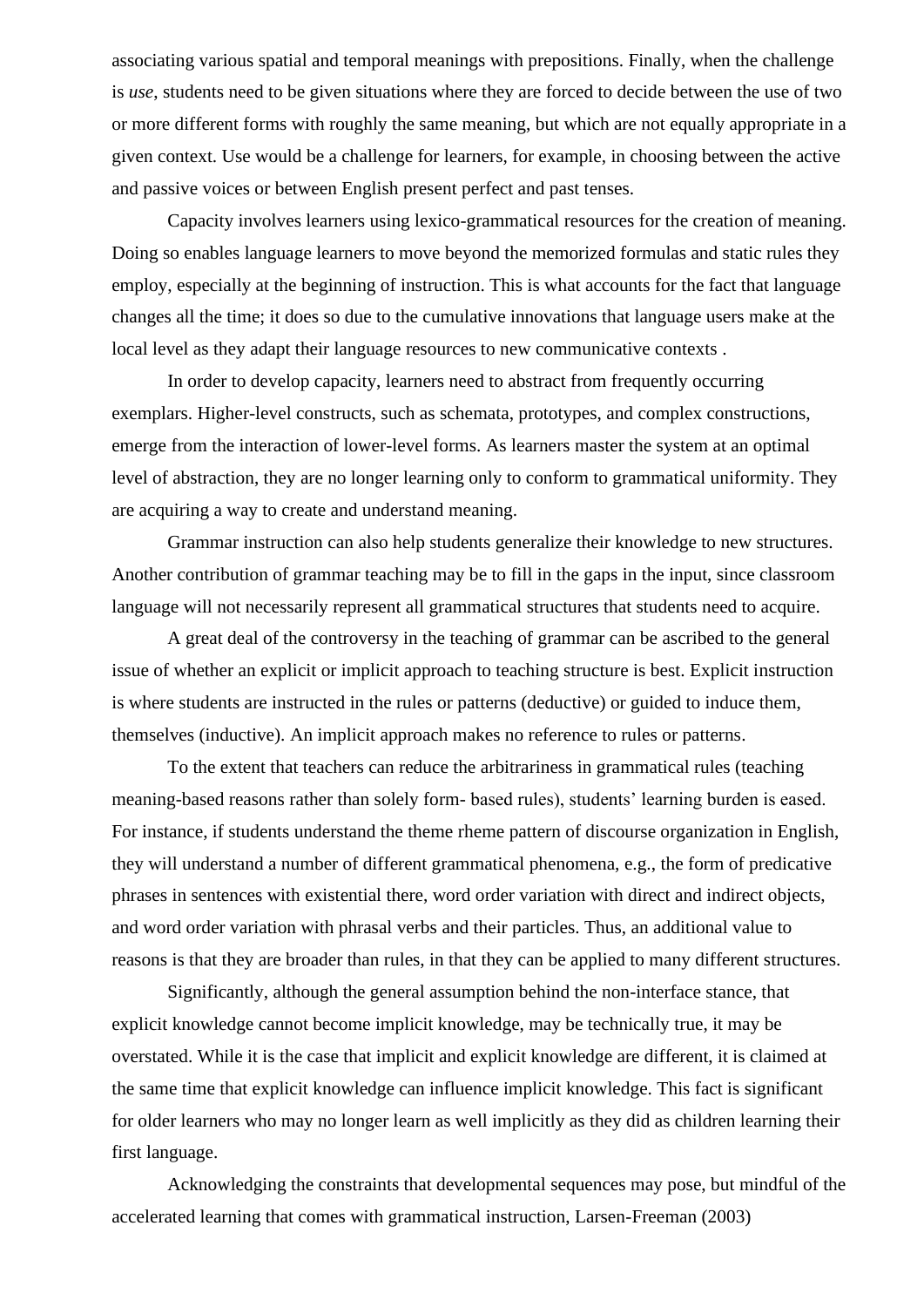recommends that teachers adopt a "grammar checklist" rather than a sequence. In this way, teachers have an unordered set of grammar structures they need to teach, but they can do so locally in a way that attends to their students' readiness to learn. It also means that grammar structures can be worked on as they arise in content or during communicative activities, thus the contextualization that is facilitative of learning the grammar is already present. Finally, using a checklist also prompts teachers to work on certain structures that do not naturally arise during classroom activities, perhaps because students avoid them .

Teachers do not just teach grammar, of course; they teach grammar to particular students. Who the students are will also affect grammar instruction. This point was made earlier with regards to cultural expectations for grammar instruction, learners' language backgrounds, and the need to "localize" sequencing. In addition, the level of learners' target language proficiency should inform pedagogical decisions.

A huge issue in grammar teaching, but perhaps the most controversial one, is the question of error correction. While some feel that correcting students errors causes students to experience debilitating anxiety, most research supports the value of giving learners feedback on their nontarget like performance in an affectively-supportive way.

However, it is far from clear which error correction techniques are the most efficacious. For one thing, as with other aspects of grammar instruction, providing learners with feedback can be done explicitly or implicitly.

The latter takes place through such means as clarification requests, confirmation checks, and recasts. One problem with recasts, however, is that they can be ambiguous, limiting their acquisition potential. For instance, sometimes teachers repeat correct forms. It is also possible that learners respond to them differently. Some appear to ignore them - at least they do not immediately uptake the correct form , although immediate successful uptake may not be a factor in acquisition. Other learners who respond to recasts do so in private speech rather than social speech. Indeed, the efficacy of recasts may be determined by a host of factors, such as learners level of literacy or their proficiency.It is also the case that recasts may have a differential effect depending on the linguistic target.

A more direct approach, but one that can still be applied while learners are engaged in communicative activities, is a teacher's use of prompts. Of course, no technique, even giving the learner the correct form, is effective unless the student can perceive the difference between the recast and what he or she has just said.

With language changing as new elements are introduced, grammar is really important. There are certain parts of the English grammar that were not acceptable years ago, but now, these changes are widely used. Grammar is very important, no matter how much the rules change, as it is what makes it possible for us all to communicate and understand what we see, and what we say.

We learn basic grammar when we start to put sentences together as children, but, the